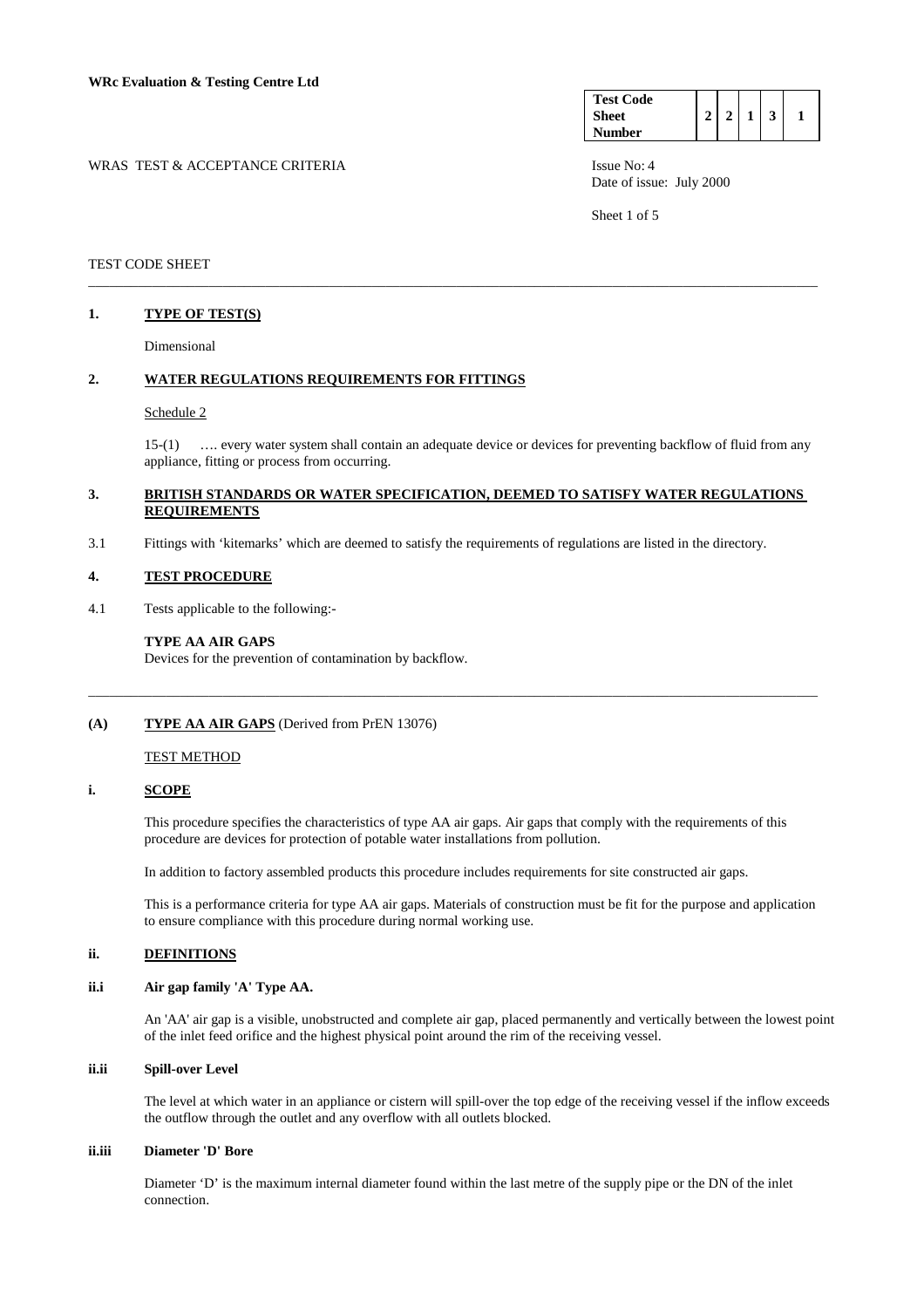| <b>Test Code</b> |  |  |  |
|------------------|--|--|--|
| <b>Sheet</b>     |  |  |  |
| Number           |  |  |  |

Sheet 2 of 5

### **ii.iv Maximum level**

The highest water level (G) reached above the spillover level under positive pressure fault condition with all outlets closed.

\_\_\_\_\_\_\_\_\_\_\_\_\_\_\_\_\_\_\_\_\_\_\_\_\_\_\_\_\_\_\_\_\_\_\_\_\_\_\_\_\_\_\_\_\_\_\_\_\_\_\_\_\_\_\_\_\_\_\_\_\_\_\_\_\_\_\_\_\_\_\_\_\_\_\_\_\_\_\_\_\_\_\_\_\_\_\_\_\_\_\_\_\_\_\_\_\_\_\_\_\_\_\_

### **ii.v Splash**

 When contamination from, micro biological or viral elements is likely to occur and when maintaining the maximum flow rate at the normal operational water level, should contact be observed between the upstream components and the liquid in the receiving vessel due to the splashing, foaming or turbulence, the air gap should be increased to a point where no contact is observed.

### **ii.vi Graphic symbol**



FIG<sub>1</sub>

#### **iii. DESIGNATION**

The air gap is designated by the following:

-the reference to this standard.

- its Family, its Type.

-the DN of the feed pipe.

## **iv. MATERIALS**

### **iv.i Materials choice**

The manufacturer shall state the type of materials chosen in his technical and commercial documents.

The surface condition of materials in contact with water shall be chosen to be the least inclined to scale.

 The materials used upstream and including the atmospheric outlet opening must comply with the relevant Standards, quality requirements and criteria for drinking water installations BS6920 (i.e. may not release substances in concentrations which can be harmful to the users of the drinking water installation).

 The choice of other material is discretionary but shall be suitable for the intended use of the appliance (temperature, corrosion, scale, etc).

 There are no special requirements concerning the materials downstream of the atmospheric outlet opening, provided they do not have any harmful effect on the upstream part.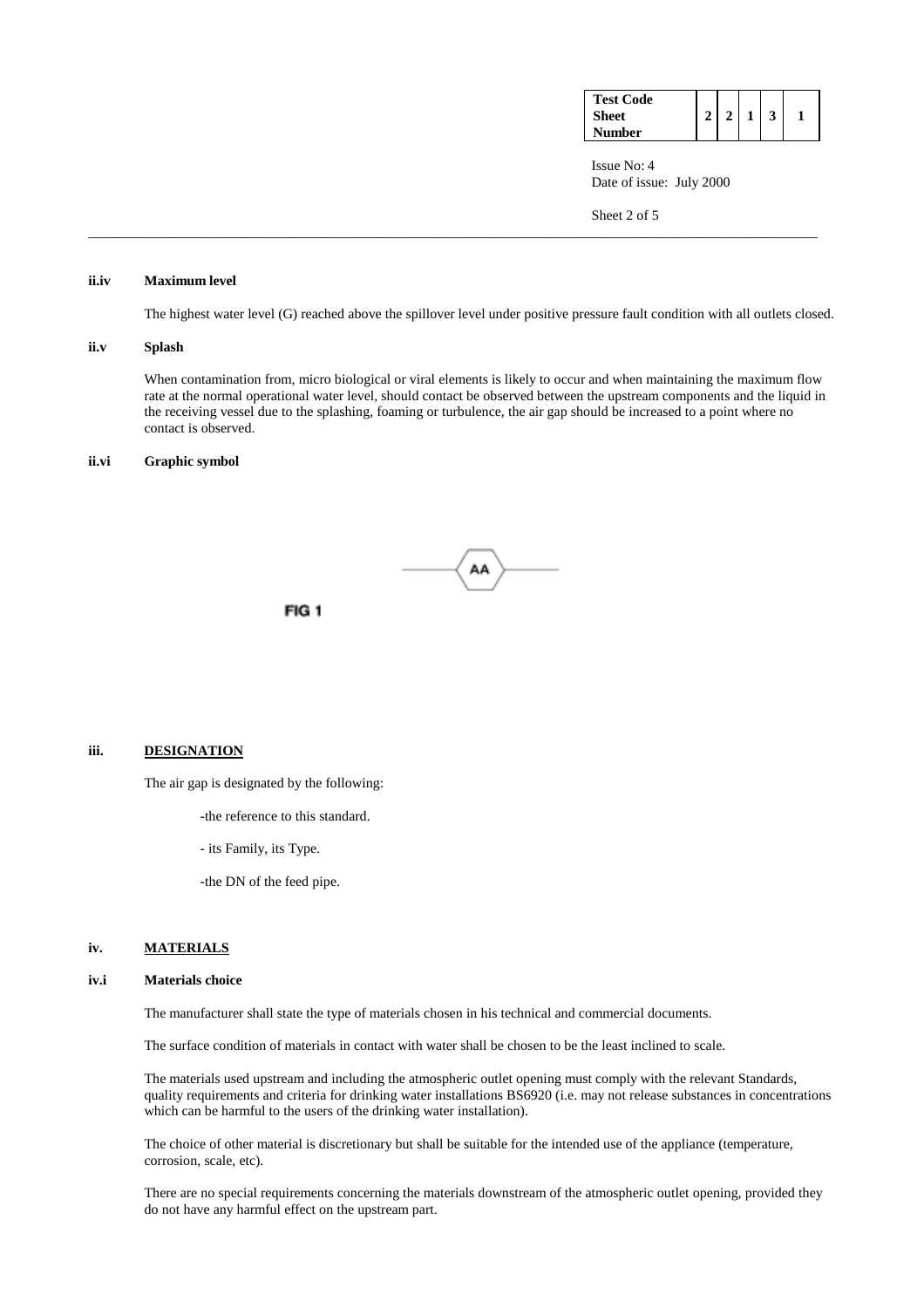| <b>Test Code</b> |  |  |  |
|------------------|--|--|--|
| Sheet            |  |  |  |
| <b>Number</b>    |  |  |  |

Sheet 3 of 5

### **v. DESIGN**

## **v.i General**

The protection assembly comprises two parts:

- a water inlet device.
- a receiving vessel (container).

 The feed pipe and any flow control device shall be fixed external to any of the receiving vessel walls. The assembly must be so fixed that the air gap is permanently maintained and unrestricted.

### **v.ii Water Inlet Device**

v.ii.i Every float-operated valve or other device which controls the inflow of water to a receiving vessel shall be securely and rigidly fixed.

\_\_\_\_\_\_\_\_\_\_\_\_\_\_\_\_\_\_\_\_\_\_\_\_\_\_\_\_\_\_\_\_\_\_\_\_\_\_\_\_\_\_\_\_\_\_\_\_\_\_\_\_\_\_\_\_\_\_\_\_\_\_\_\_\_\_\_\_\_\_\_\_\_\_\_\_\_\_\_\_\_\_\_\_\_\_\_\_\_\_\_\_\_\_\_\_\_\_\_\_\_\_\_

- v.ii.ii Every feed pipe supplying water to such a valve or other device shall be fixed in its position to prevent it from moving or buckling.
- v.ii.iii The direction of flow from a feed pipe into the receiving vessel shall be into air at atmospheric pressure, downwards and not more than 15° from the vertical.
- v.ii.iv The discharge from the feed pipe shall not be compromised by any object within 2D, measured horizontally and vertically downward (see Figure 3).
- v.ii.v Where non-circular pipes are used, the bore shall be taken as the internal diameter of a circular pipe having the same cross-sectional areas as the non-circular pipe.

## **5. ACCEPTANCE CRITERIA**

### **5.1 Air Gap Distance (see Figures 2 and 3)**

### **5.1.1 Single inlets**

 In the case of a single feed pipe to a single vessel having a continuous, unobstructed overflow around the top, the distance, 'A', shall not be less than the value:

 $A \ge 2$  D but not less than 20 mm (see Figure 2).

 Where the spillover rim is not horizontal the smallest vertical distance between the receiving vessel and the feed pipe orifice will be used.

Alternatively, by test;

Vessels having a variable height rim can be assessed only if:

(a) they can be tested in a maximum positive fault condition, and

(b) the air gap between the maximum fault level and the inlet device outlet can be maintained.

 The maximum level is determined by measurement of the depth of water above the spill over level, with the inflow equal to  $Q = 0.14D<sup>2</sup>$  in litres/min, or a dynamic pressure of 10 bar if the flow rate Q cannot be achieved, where D is the bore of supply pipe, and with all outlets including optional warning pipes closed, based on a velocity of 3 metres/sec or the maximum recommended flow rate for manufactured appliances when the flow rate is  $>$  than O.

 It is assumed that when the water supply to the receiving vessel is under critical vacuum conditions, the water level is the spill over level, not the maximum water level.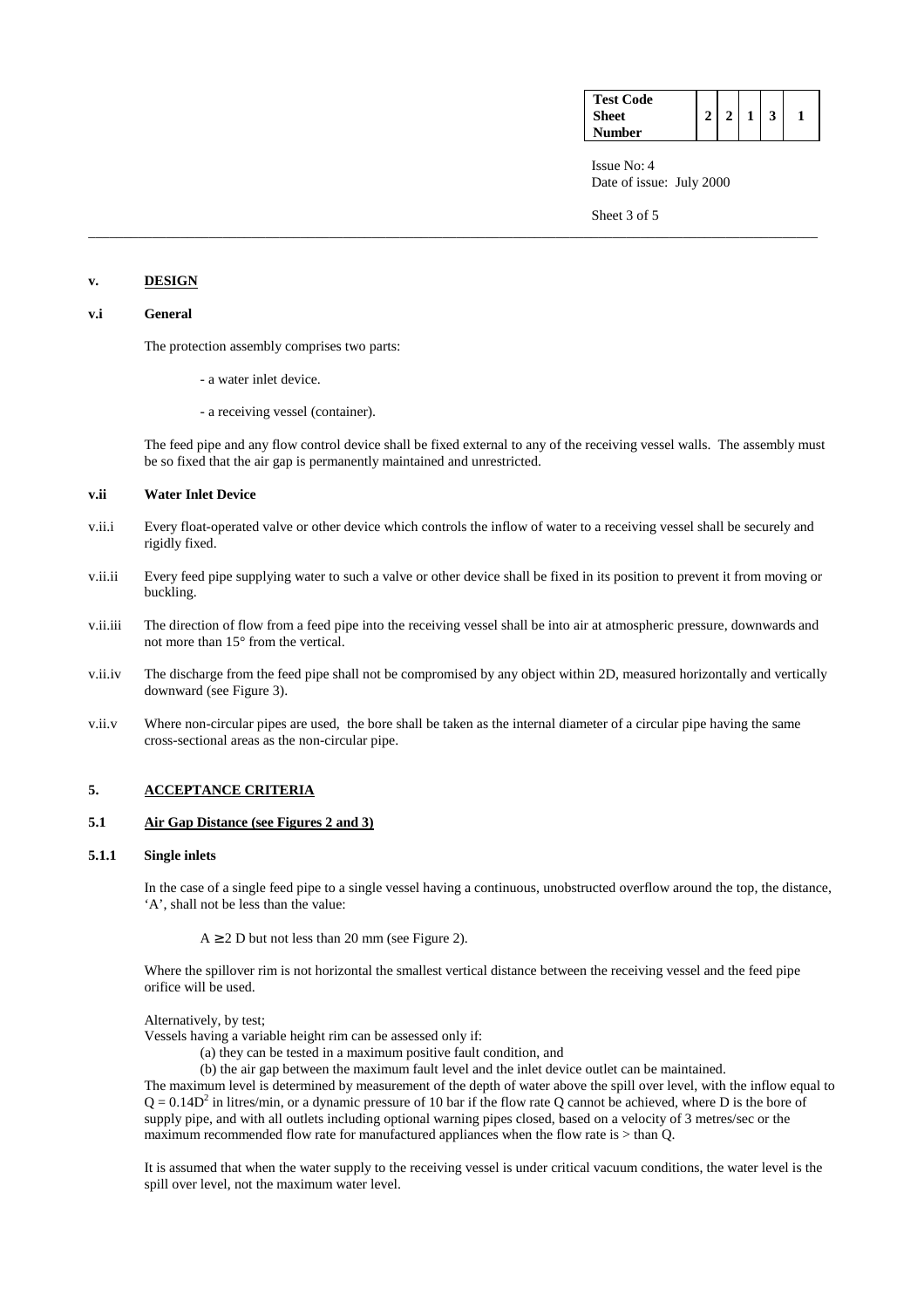| <b>Test Code</b> |  |  |  |
|------------------|--|--|--|
| <b>Sheet</b>     |  |  |  |
| <b>Number</b>    |  |  |  |

Sheet 4 of 5

# **5.1.2 Multiple inlets**

 In the case of multiple feed pipes to a single vessel having a continuous unobstructed overflow around the spill over, the distance, 'A' shall not be less than the value:

\_\_\_\_\_\_\_\_\_\_\_\_\_\_\_\_\_\_\_\_\_\_\_\_\_\_\_\_\_\_\_\_\_\_\_\_\_\_\_\_\_\_\_\_\_\_\_\_\_\_\_\_\_\_\_\_\_\_\_\_\_\_\_\_\_\_\_\_\_\_\_\_\_\_\_\_\_\_\_\_\_\_\_\_\_\_\_\_\_\_\_\_\_\_\_\_\_\_\_\_\_\_\_

 $A \ge 2$  x the total sum of all inlet bore diameters (D), but not less than 20mm.

### **5.1.3 Backflow / Back Pressure**

 If the receiving vessel can be subject to positive pressure backflow it is important that the inlet orifice is positioned so that it cannot be contaminated by the ascending / returning backflow fluid

**Unrestricted air gap** 



 $FIG 2$ 

- $A = AIR$  GAP
- $B = FEED$  PIPE
- $\mathbf{C} = \mathbf{POINT}$  OF FEED ORIFICE
- D = INTERNAL DIAMETER OF FEED PIPE (BORE)
- $E = RECEIVING VESSEL$
- F = SPILL-OVER
- $G = MAXIMUM$  LEVEL